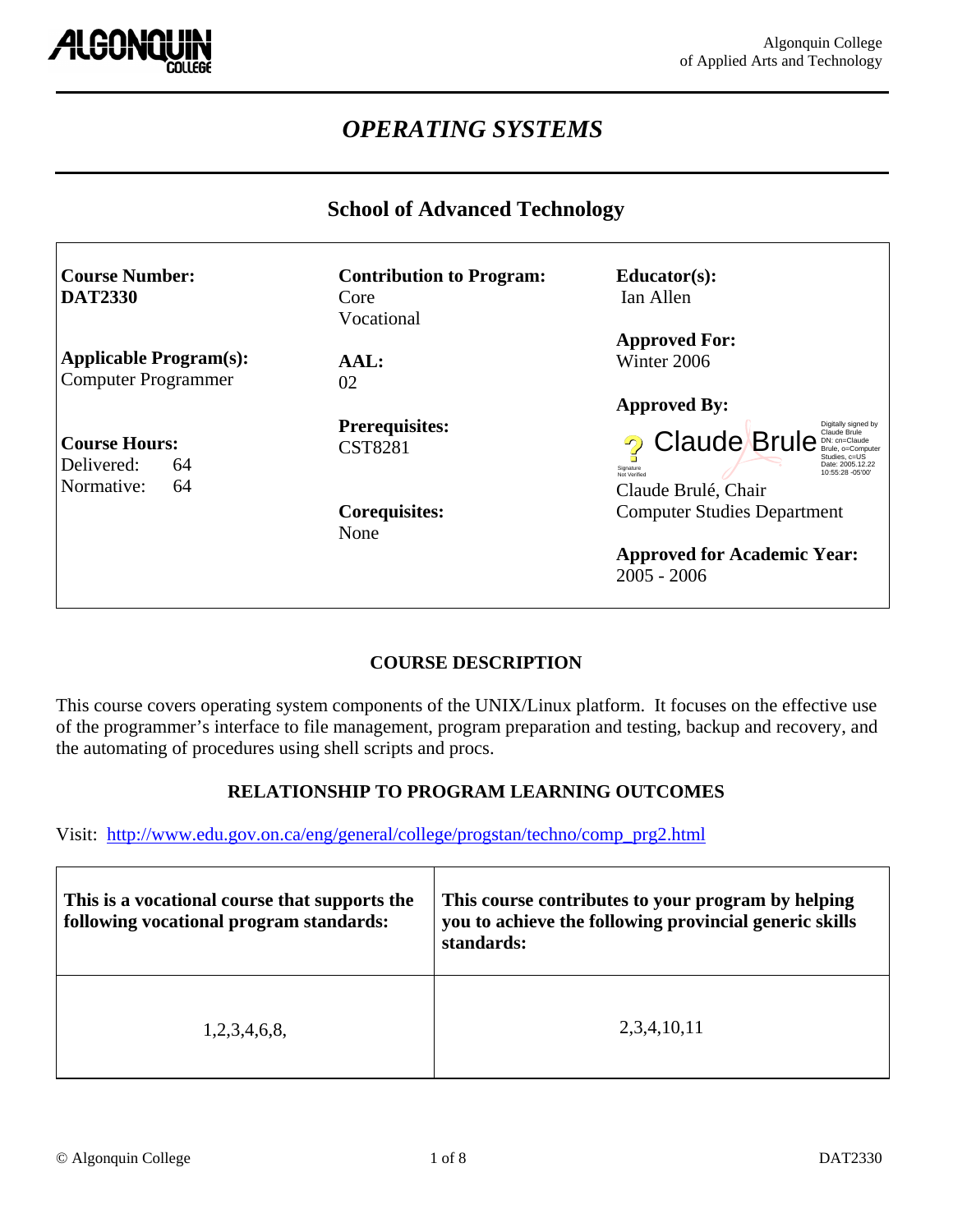

### **COURSE CURRICULUM**

## **I. Course Learning Requirements/Embedded Knowledge and Skills**

| <b>Course Learning Requirements</b><br>To earn credit for this course, you must<br>reliably demonstrate your ability to: |                                                                | <b>Knowledge and Skills</b>                                                                                                                                                                                                                                                                                                                                                                                                                                                                                                                                                                                                                                                                   |  |
|--------------------------------------------------------------------------------------------------------------------------|----------------------------------------------------------------|-----------------------------------------------------------------------------------------------------------------------------------------------------------------------------------------------------------------------------------------------------------------------------------------------------------------------------------------------------------------------------------------------------------------------------------------------------------------------------------------------------------------------------------------------------------------------------------------------------------------------------------------------------------------------------------------------|--|
|                                                                                                                          |                                                                |                                                                                                                                                                                                                                                                                                                                                                                                                                                                                                                                                                                                                                                                                               |  |
| 2.                                                                                                                       | Use a LINUX system effectively to create and<br>test programs. | log on, create and manage files, and use basic LINUX<br>utilities,<br>use the on-line "help" facilities,<br>recall and edit previous commands at the command line,<br>$\overline{\phantom{m}}$<br>use the vi editor and basic utilities to create, modify, sort,<br>$\overline{\phantom{m}}$<br>search and otherwise manipulate files,<br>control access to files and directories via permissions,<br>$\overline{\phantom{m}}$<br>create and execute basic shell scripts,<br>compile, link and execute a C program,<br>specify instructions to the shell to control execution of<br>programs, monitor execution via information re. processes,<br>and suspend, restart or terminate programs. |  |
| 3.                                                                                                                       | Use LINUX to communicate over a network.                       | use mail and message facilities,<br>use Networking utilities,<br>use Internet services.                                                                                                                                                                                                                                                                                                                                                                                                                                                                                                                                                                                                       |  |
| 4.                                                                                                                       | Use more advanced features of the Linux<br>Operating System.   | use control structures and user interection to write shell<br>scripts of moderate complexity,<br>use LINUX source code management facilities,<br>perform basic system administration tasks.                                                                                                                                                                                                                                                                                                                                                                                                                                                                                                   |  |

# **II. Learning Resources**

### **Required Textbooks:**

1) A Practical Guide to Linux Commands, Editors and Shell Programming, lst ed., by Mark G. Sobell, Published by Prentice Hall ISBN: 0-13-147823-0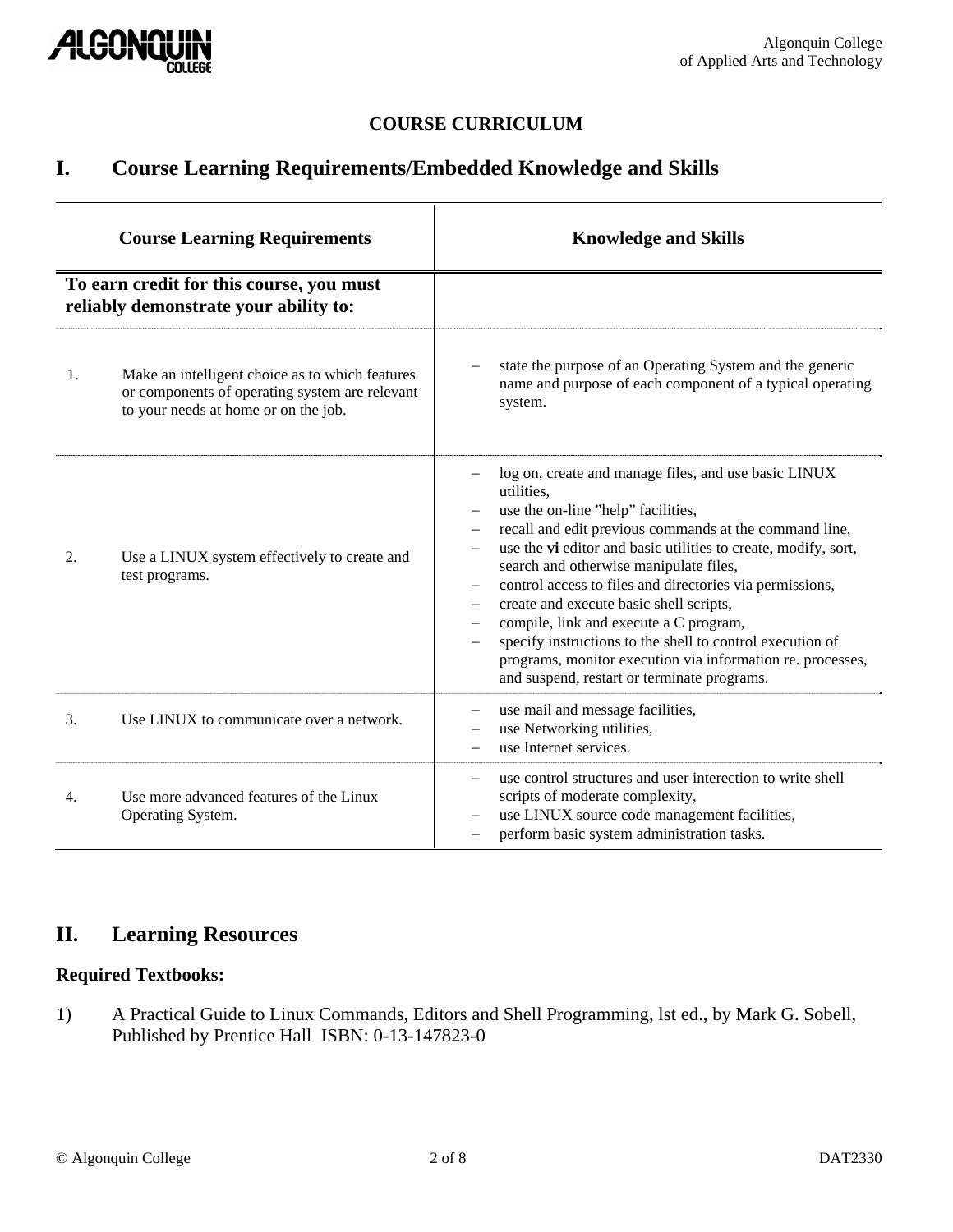

## **III. Teaching/Learning Methods**

The course consists of 2 hours of lectures and 2 hours of lab per week. It is anticipated that you will need to spend an additional 4 hours per week, on average, of your own time for assignments and study.

During this course you are likely to experience:

Lectures:

The theoretical material of the course will be presented in lectures. Students are responsible for all the theoretical material, even if they miss a lecture or a lab.

Students are expected to attend all of the lectures whether presented in a lecture or lab time. Students are encouraged to ask questions during lectures and to consult with the professors on topics which they do not clearly understand. Professors will inform students at the beginning of the course of suitable times for consultations.

Labs:

Students are expected to perform initial analysis and design **before** their scheduled lab, in order to take advantage of the limited lab time. Laboratory assignments will be closely integrated with the lecture material. The students' ability to successfully complete the assigned exercises will directly correlate with their level of success on tests and the final exam.

## **IV. Learning Activities**

Samples of learning activities include:

- taking notes during lectures and lab sessions
- participation in problem solving during in-class demos
- homework exercises (guided by postings on the course web page)
- hands-on lab work, following the examples demonstrated by the instructor

### **V. Course Content**

Topics covered include:

- 1. Introduction to DAT2330 and instructor
	- Course Outline, Textbooks, Evaluation and Assessment
	- Course Home page on Blackboard and on WWW
	- Arranging an Office Appointment
	- Assignment submission procedures and standards
	- Reading Usenet news for Course Announcements
	- Academic Honesty and Plagiarism
- 2. Operating Systems Concept Overview
	- Purpose of an Operating System
		- Generic name & purpose of O/S components
- 3. Introduction to Unix/Linux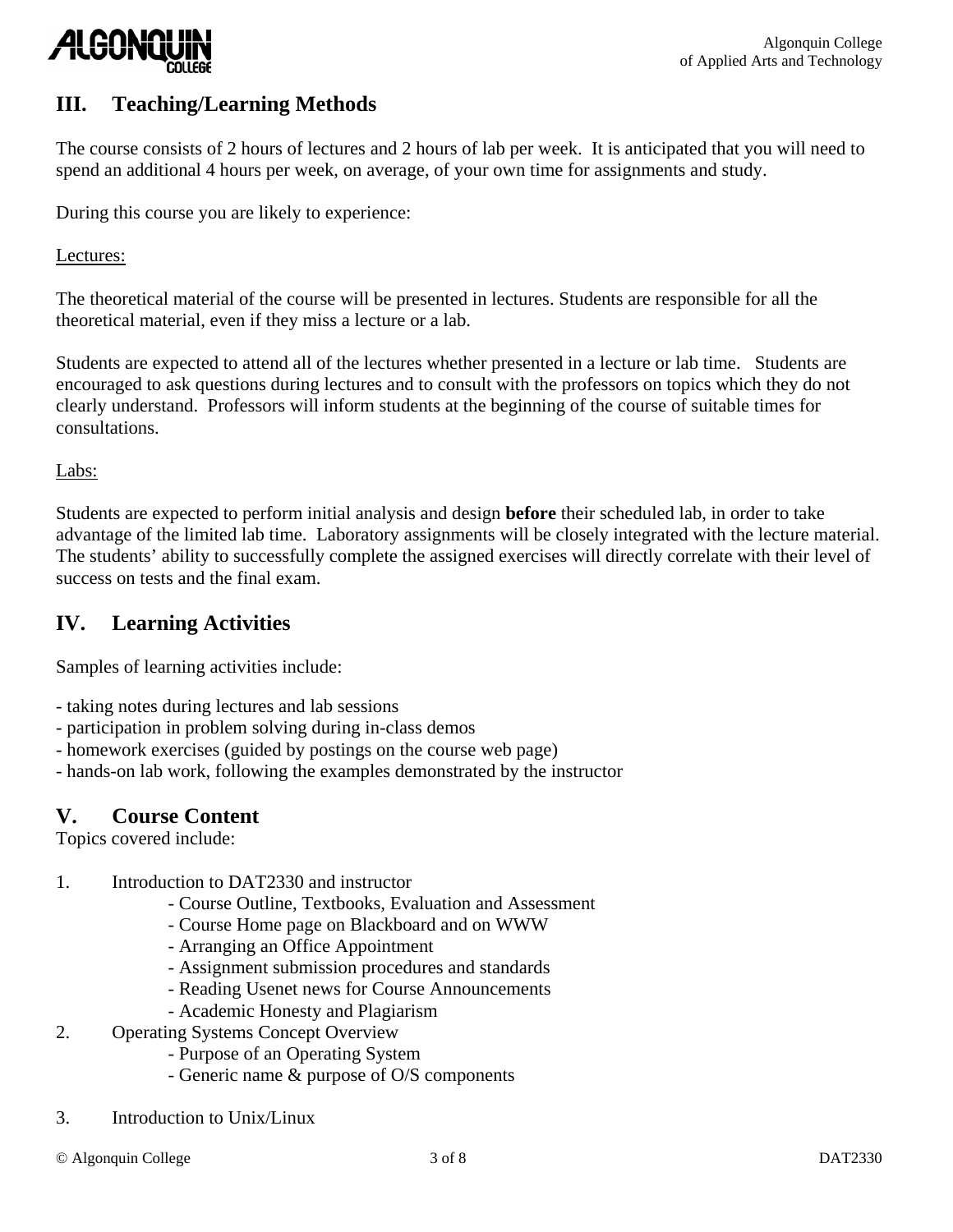

- History and Background
- Booting and Using the Knoppix Linux CD
- Connecting to the Course Linux Server using SSH
- Connecting to the College ACADUNIX IBM Unix system
- Using and searching Unix manual pages
- The Unix Password File
- 4. Introduction to the VIM editor
	- Basic editing commands
	- Setting useful VIM options
	- Recovering VIM sessions
- 5. Introduction to the Unix Shell
	- Search \$PATH
	- I/O redirection, pipes
	- Standard input, output, and error
	- Shell local and environment variables, command substitution
	- Using Quoting to protect characters from the Shell
	- Login and start-up environment, profiles
	- A simple first shell script
	- Debugging scripts with -x and -v
- 6. The Unix File System
	- Absolute and relative paths
	- GLOB patterns (wildcards)
	- Unix file permissions and ownership
	- Setting umask and default permissions
	- Hard links and symbolic links
	- Text file differences on Unix / Windows / Macintosh
- 7. The Unix start-up and execution environment
	- System start-up and shut-down
	- Maintenance mode (single-user)
	- Basic System Administration
	- Processes and jobs
	- Job control; foreground and background jobs
	- Terminating processes and jobs
- 8. Shell control structures
	- Command exit and return code statuses
	- Conditional execution using || and &&
	- The "test" command
	- IF/ELSE/WHILE/FOR
	- Intermediate shell scripts
- 9. Introduction to C++ Program development and debugging
	- Compile, Link, Go
	- The GNU C compiler
	- Using program libraries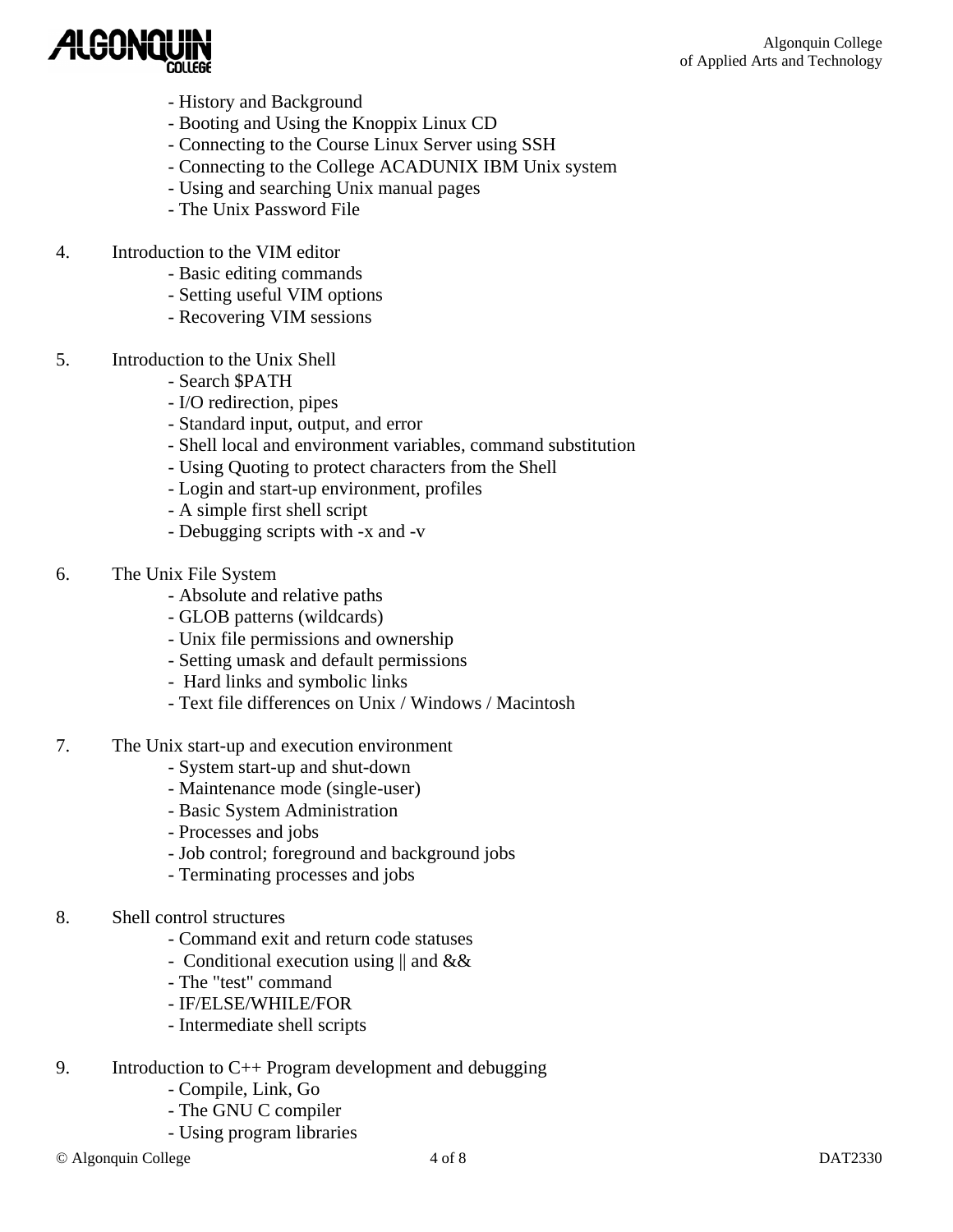

- The GDB program debugger
- Building and using program Makefiles
- Source code management
- 10. Unix/Linux Networking
	- Networking tools and programs
	- Secure and insecure network connections
	- The X11 Window system
	- Remote system use and management
	- Electronic mail (EMail)
- 11. Software packaging and distribution
	- Fetching and installing programs
	- Compression with gzip and zip
	- Software packaging using tar
	- Backup and recovery

### **VI. Evaluation/Earning Credit**

The following will provide evidence of your learning achievement:

Assessment of student learning will be done by means of hand-in exercises, in-class tests and a final exam.

Laboratory attendance is recorded and strongly recommended, but, it is not compulsory. Where a student is in a borderline situation with regard to marks, regular attendance may be a determining factor in any marks adjustments.

All laboratory assignments must be successfully completed in order to obtain course credit. Late assignments will be penalized and receive a mark of zero, but they must still be completed. Any missed evaluation points will result in a grade of "0". In the case of a documented emergency, the professor, in consultation with the Chair, will determine how the marks will be made up and/or final grade adjusted.

The Computer Studies Department requires that all course assignments (homework exercises, laboratory work, projects, etc) be submitted by students using a standard which could be specific to one or more courses. Professors will ensure, at the beginning of the term, that students are advised of the exact details of these course specific submission requirements. Professors will also post them online alongside the course outline. Student submissions that do not meet the course published submission standards may not be marked, and may incur a penalty of up to 100% of the submission mark.

The factors in the final grade are:

|         | Assignments | 20% |
|---------|-------------|-----|
| $2^{1}$ | Test 1      | 10% |
| 3.      | Test 2      | 15% |
|         | Test 3      | 20% |
| .5.     | Final Exam  | 35% |
|         |             |     |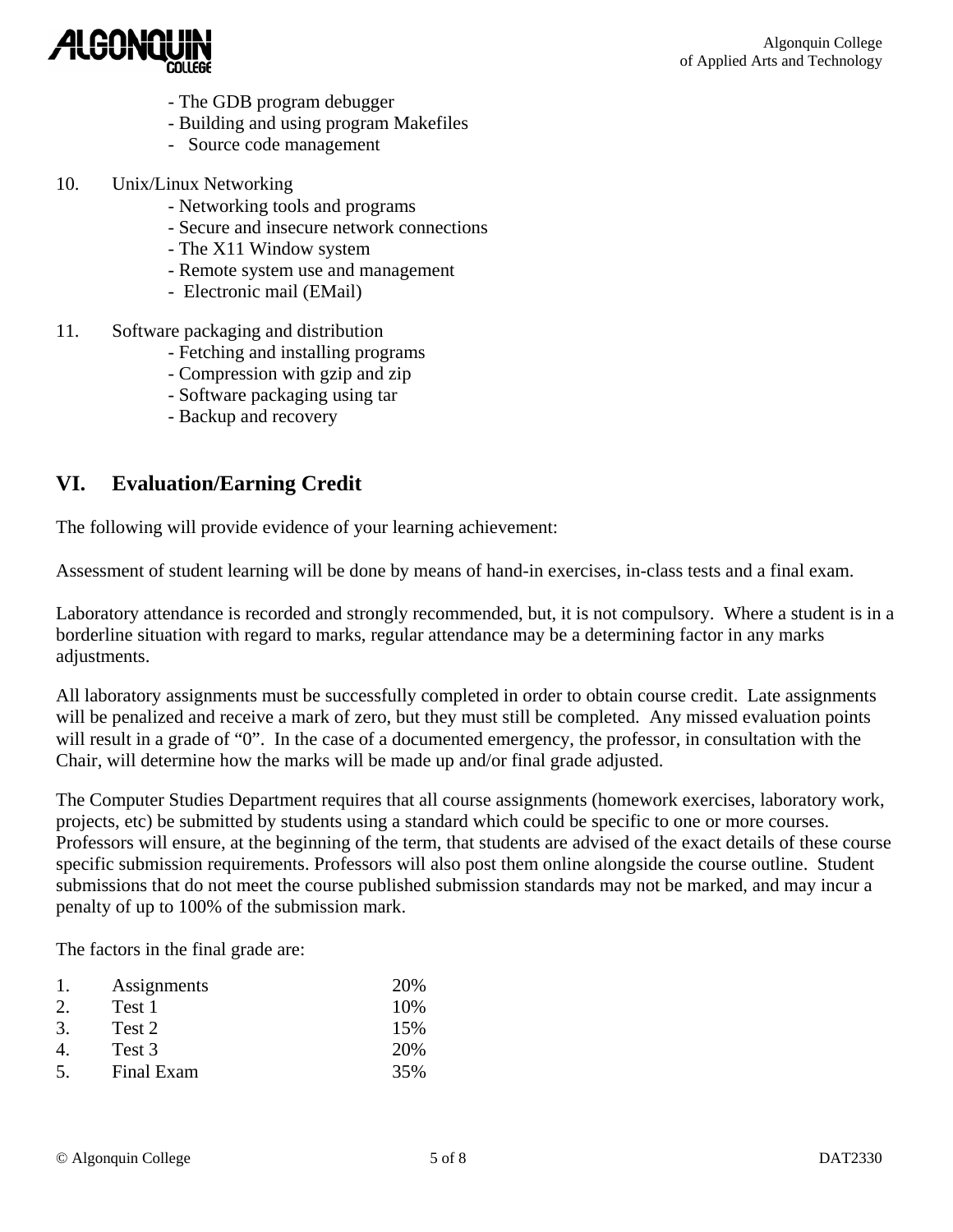

Assignments and exercises will not be included in the final grade unless the student achieves at least a grade of 50% or **"D-"** on the final exam. (Students who have a failing grade on the final exam will receive a grade of **"F"**).

All students are required to write the final examination. There are no provisions for "making up" a missed final exam. If, as a result of being off-track in your program or some unforeseen circumstance, you note that there is a scheduling conflict in your final exam schedule, it is your responsibility to alert your course professor no later than one week before final exams start, to allow for any special arrangements.

# **VII. Related Information**

**Retention of course material**. It is your responsibility to retain copies of all assignments, labs and mid-term tests (returned from the professor), and any other evaluations and pertinent records (except for final exams, which are not returned) in case you become involved in an appeal hearing at a later date.

It is also your responsibility to retain course outlines for possible future use to support applications for transfer of credit to other educational institutions.

See College Directives E15 or E24 for details in your Instaguide.

**College email account.** Algonquin College provides all full-time students with an email account. This is the address that will be used when the College, your professors, or your fellow students communicate important information about your program or course events. It is your responsibility to ensure that you know how to send and receive email using your Algonquin College account, and check it regularly.

**Harassment/Discrimination/Violence will not be tolerated.** Any form of harassment (sexual, racial, gender or disability-related), discrimination (direct or indirect), or violence, whether involving a professor and a student or amongst students, will not be tolerated on the college premises. Action taken will start with a formal warning and proceed to the full disciplinary actions as outlined in Algonquin College Directive - A8.

Harassment means one or a series of vexatious comment(s) (whether done verbally or through electronic means), or conduct related to one or more of the prohibited grounds that is known or ought reasonably to be known to be unwelcome/unwanted, offensive, intimidating, derogatory or hostile.

This may include, but is not limited to: gestures, remarks, jokes, taunting, innuendo, display of offensive materials, offensive graffiti, threats, verbal or physical assault, stalking, slurs, shunning or exclusion related to the prohibited grounds.

For further information, a copy of the official policy statement can be obtained from the Student Association.

**The School of Advanced Technology's Standard Operating Procedure on Plagiarism and Academic Honesty** defines plagiarism as an attempt to use or pass off as one's own idea or product, work of another without giving credit. Plagiarism has occurred in instances where a student either directly copies another person's work without acknowledgement; or, closely paraphrases the equivalent of a short paragraph or more without acknowledgement; or, borrows, without acknowledgement, any ideas in a clear and recognizable form in such a way as to present them as one's own thought, where such ideas, if they were the student's own would contribute to the merit of his or her own work.

© Algonquin College 6 of 8 DAT2330 Plagiarism is one of the most serious academic offences a student can commit. Anyone found guilty will, on the first offence, be given a written warning and an "F" on the plagiarized work. If the student commits a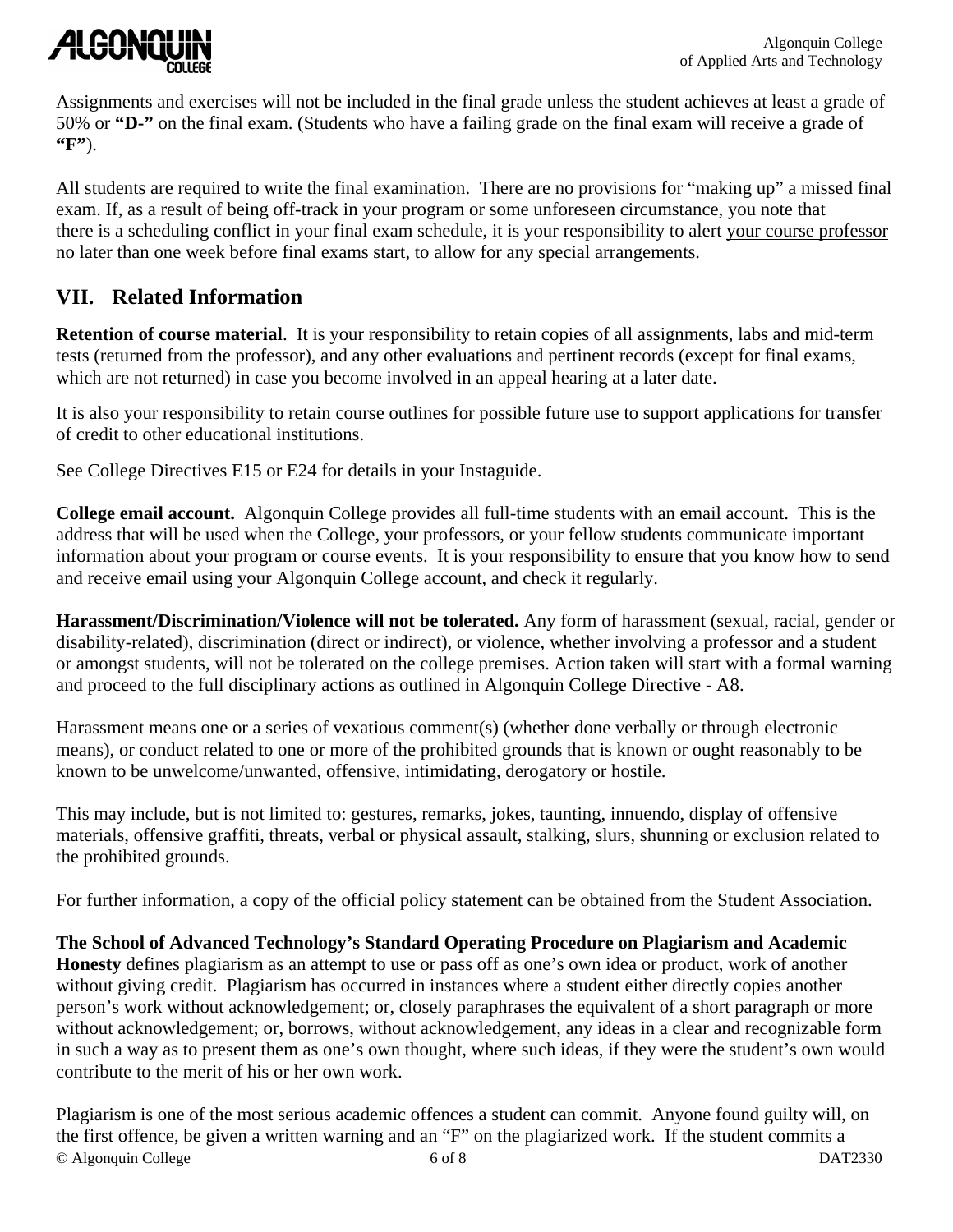

second offence, an "F" will be given for the course along with a written warning. A third offence will result in suspension from the program and/or the college.

For further details on this directive, consult the Algonquin College Directive - E16 in your Instaguide, and the School of Advanced Technology's Standard Operating Procedure on Plagiarism and Academic Dishonesty.

#### **Violation of the Copyright Act.**

- General The Copyright Act makes it an offence to reproduce or distribute, in whatever format, any part of a publication without the prior written permission of the publisher. For complete details, see the Government of Canada website at http://www.cb-cda.gc.ca/info/act-e.html . Make sure you give it due consideration, before deciding not to purchase a textbook or material required for your course.
- **Software Piracy**. The Copyright Act has been updated to include software products. Be sure to carefully read the licensing agreement of any product you purchase or download, and understand the term and conditions covering its use, installation and distribution (where applicable). Any infringement of licensing agreement makes you liable under the law.

**The Use of Electronic Devices**, with the sound turned on, during classes is strictly prohibited. In particular, cell phones are not to be used to communicate during a class. The use of any electronic devices during exams and mid-term tests, other than those sanctioned by the faculty in charge of the examination, is strictly prohibited.

Anyone caught using a prohibited device will be considered to have plagiarized, and will be treated as such in accordance with College Plagiarism Policy. For further details on this directive, consult the Algonquin College Directive E39 on the use of Electronic Devices in Class and Exams.

**Disruptive Behaviour** is any conduct, or threatened conduct, that is disruptive to the learning process or that interferes with the well-being of other members of the College community. It will not be tolerated.

Members of the College community, both students and staff, have the right to learn and work in a secure and productive environment. The College will make every effort to protect that right.

Incidents of disruptive behaviour must be reported in writing to the departmental Chair as quickly as possible. The Chair will hold a hearing to review available information and determine any sanctions that will be imposed. Disciplinary hearings can result in penalties ranging from a written warning to expulsion.

For further details, consult the Algonquin College Directive - E27 in your Instaguide.

**Students with Disabilities.** If you are a student with a disability that affects your learning ability, and wish to receive special dispensation or academic accommodation, you are first required to identify your needs to the Centre for Students with Disabilities (CSD) so that support services can be arranged for you.

If, as a result of that consultation process, you are issued a letter from the CSD office prescribing certain special academic accommodations for that academic term, it is your responsibility to present this letter to each of your course professors, in order to obtain the special dispensation you are entitled to.

For further details, consult the Algonquin College Directive – E4 in your Instaguide.